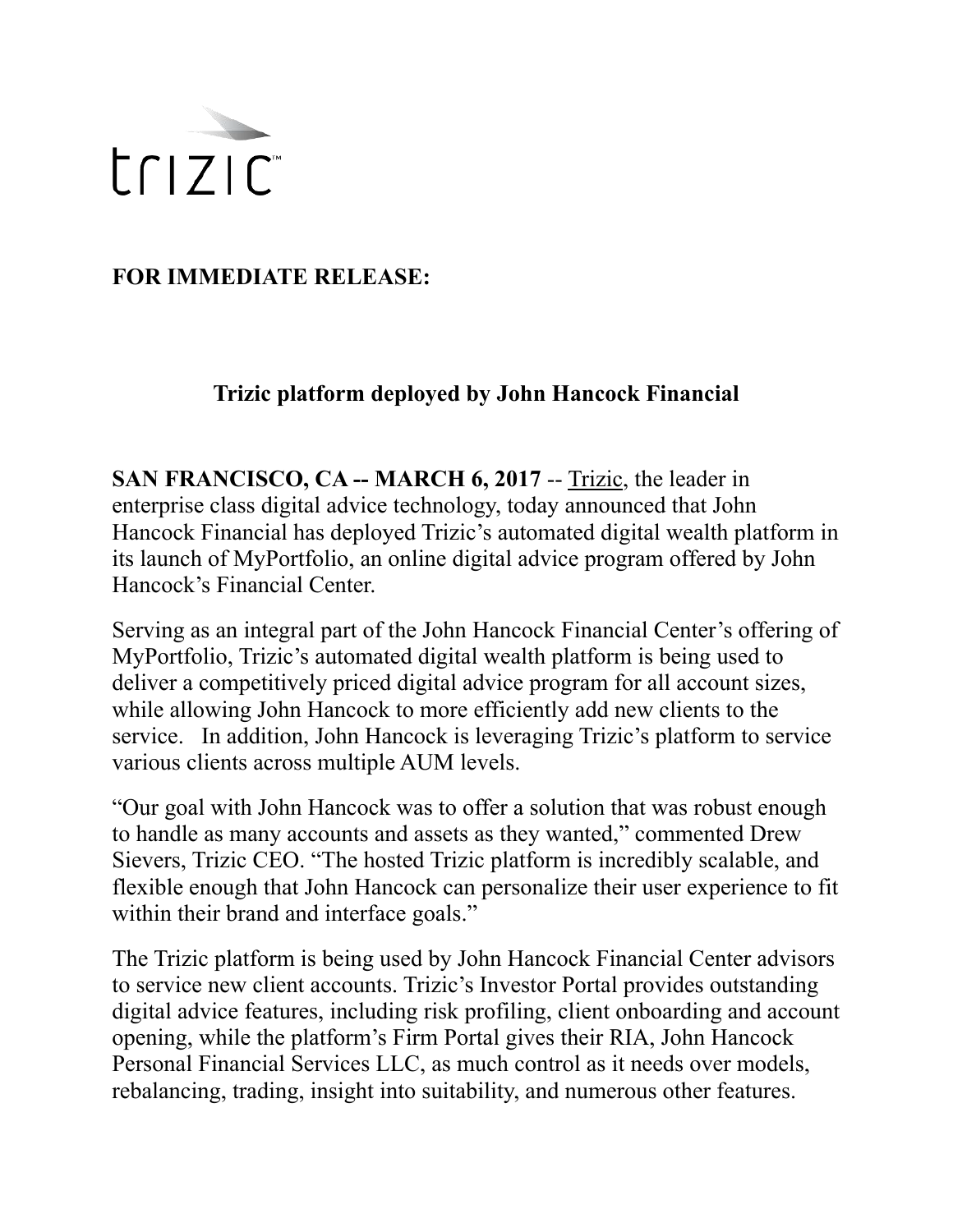John Hancock's proprietary models drive the advice provided through the Trizic platform.

"Because the Trizic platform was designed from the start to support large scale, enterprise-grade deployments, they were a logical choice for a company like us," said Steven Dorval, Head of Advice and Innovation for John Hancock. "After evaluating the industry, we concluded that Trizic would be a great partner."

"It was important to have a fully digital solution with the flexibility to support ETFs and mutual funds in a customized user experience." Dorval continued. "Trizic does that and also gives us an ability to continuously innovate on top of their platform."

**ABOUT TRIZIC** – Trizic provides enterprise-class, digital investment technology to wire houses, brokerages, asset managers, banks, credit unions, and Registered Investment Advisors. Trizic's hosted platform was built from the start with the enterprise in mind. Trizic technology was architected and engineered to deliver cutting edge, end-to-end digital wealth solutions to the industry's largest, most demanding players. The Trizic Platform is investment-product agnostic and accommodates ETFs, mutual funds, and equities. Trizic is a technology company and has no direct-to-consumer digital advisory offering. For more information, visit [www.trizic.com.](http://www.trizic.com)

**ABOUT JOHN HANCOCK FINANCIAL AND MANULIFE -** John Hancock Financial is a division of Manulife, a leading Canada-based financial services group with principal operations in Asia, Canada and the United States. Operating as Manulife in Canada and Asia, and primarily as John Hancock in the United States, our group of companies offers clients a diverse range of financial protection products and wealth management services through its extensive network of employees, agents and distribution partners. Assets under management and administration by Manulife and its subsidiaries were \$977 billion (US \$728 billion) as at December 31, 2016. Manulife Financial Corporation trades as 'MFC' on the TSX, NYSE and PSE, and under '945' on the SEHK. Manulife can be found on the Internet at manulife.com.